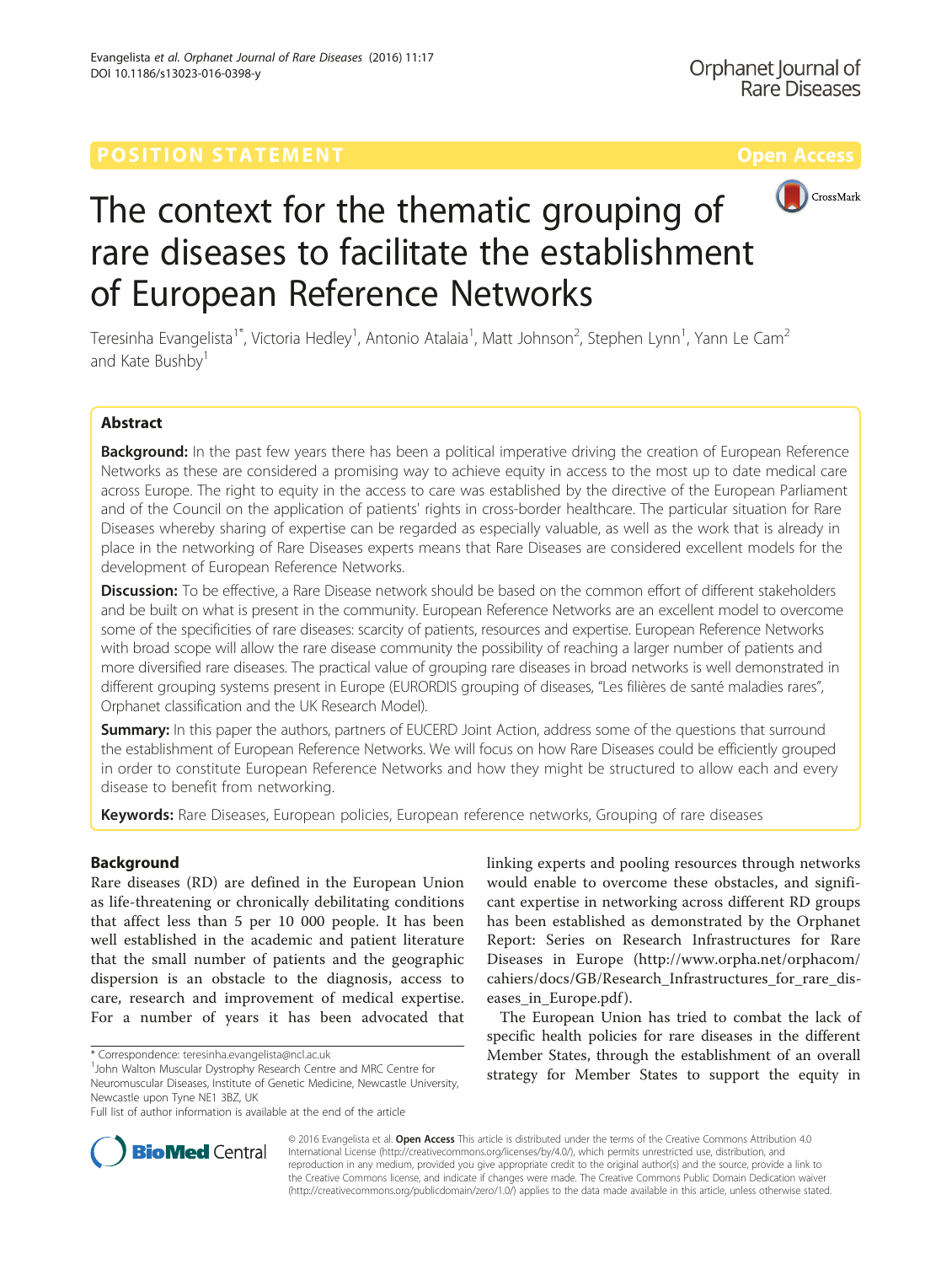access to prevention, diagnosis and care for patients with a RD throughout the European Union.

In March 2011 the European Directive on the application of patient's rights in cross-border healthcare [[1\]](#page-6-0) was adopted and established a legal framework for cross-border healthcare within the European Union (EU). The directive clarifies the rules of access to healthcare in a EU country different from the country of origin of the patient. It also clarifies the rules of reimbursement. One of the aims of the directive is to promote cooperation between the health systems of Member States including the establishment of European Reference Networks (ERNs). A network is by definition an association of individuals sharing common interests and providing mutual support and information. Due to its nature networks have the potential to cover large territorial areas. When we transpose these definitions to the organization of medical care, ERNs are an excellent model to overcome some of the specific problems of rare diseases: scarcity of patients, resources and expertise.

The recent publication of Implementing and Delegated Acts by the European Commission (EC) provides a framework for the creation of ERNs [[2, 3](#page-6-0)]. Although RD are well placed to benefit from these instruments, it should be emphasised that ERNs were not specifically conceived for RD. It is also of note that the themes to be covered by ERNs are not prescribed in these acts.

In 2013 a study of the European Observatory on Health Systems and Policies [\[4](#page-6-0)] proposed some fundamental questions that should be tackled in the development of reference networks: which medical conditions or interventions should be addressed; what are the drivers and motivations for their creation; which regulatory, administrative and financial procedures are needed; and finally what are the impact and challenges for developing ERNs at European level.

The EUCERD Joint Action (EJA) is, since March 2012, assisting the EC with the formulation and implementation of its activities in the field of RD. Meantime, extensive work has been carried out by the EJA partners (John Walton Muscular Dystrophy Research Centre at Newcastle University and the European Organisation for Rare Diseases (EURORDIS)) with the European Union Committee of Experts in Rare Diseases/Commission Expert Group on Rare Diseases (EUCERD/CEGRD) on the generation of recommendations for RD ERNs. An important aspect with such a heterogeneous group of diseases as "rare diseases" is how to group them adequately to allow efficient and equitable functioning of RD ERNs.

In this paper we have focused on the process by which a decision was reached and adopted by the CEGRD as to how we could efficiently group RD in order to support the constitution of well-functioning ERNs.

#### **Discussion**

#### Healthcare networks

A significant body of work has been conducted around RD ERNs and the likely benefits have been well documented [[1](#page-6-0), [5](#page-6-0)–[7\]](#page-6-0). ERNs for RD can be established considering different aspects, such as: disease frequency and prevalence, cost-effectiveness, or the need to reach sufficient numbers of patients to increase expertise and deliver the best quality of care. However, independently of the established priority, a RD ERN to be effective should be based on the common effort of different stakeholders and build on what is already present in the community. The principles for the establishment of RD ERNs were enshrined in the EUCERD recommendations on this topic in January 2013 [\[8](#page-6-0)].

The concept behind the implementation of ERNs as a model for healthcare provision has clearly evolved from the pure aim to improve cost-effectiveness to encompass improving quality of care and equity in access to healthcare. This shift makes it relevant to consider that the priority around RD ERNs should be reaching sufficient numbers of patients to increase expertise and deliver the best quality of care. Therefore, one of the main challenges for the society in general and for the rare diseases stakeholders in particular is to determine how ERNs should be organized i.e. how many should be created and how should different diseases be grouped in order to achieve the above-mentioned priority.

#### Why organize ERNs around groups of diseases?

A network, in social sciences, is defined as an association of individuals sharing common interests and providing mutual support and information [[9](#page-6-0)]. Networks have the potential to achieve a large coverage depending on the number of members involved. When we transpose these definitions to the organization of medical care, ERNs are an excellent model to overcome some of the specific problems of rare diseases: scarcity of patients, resources and expertise. ERNs with a broad scope will allow the rare disease community the possibility of reaching a larger number of patients and a more diverse range of rare diseases.

With respect to existing networks, ERN status will need to represent a clear added-value such as: easier adoption and spread of innovations in medical science and health technologies; facilitation of medical training; faster dissemination of agreed standards of care and general knowledge in the area of expertise; and increased profile and recognition of the participants. ERNs will attract the best experts and more patients and although they are supposed to facilitate crossborder health care it is expected that the pooling of resources and the e-Health solutions will decrease the burden of travelling for the patients. Another expected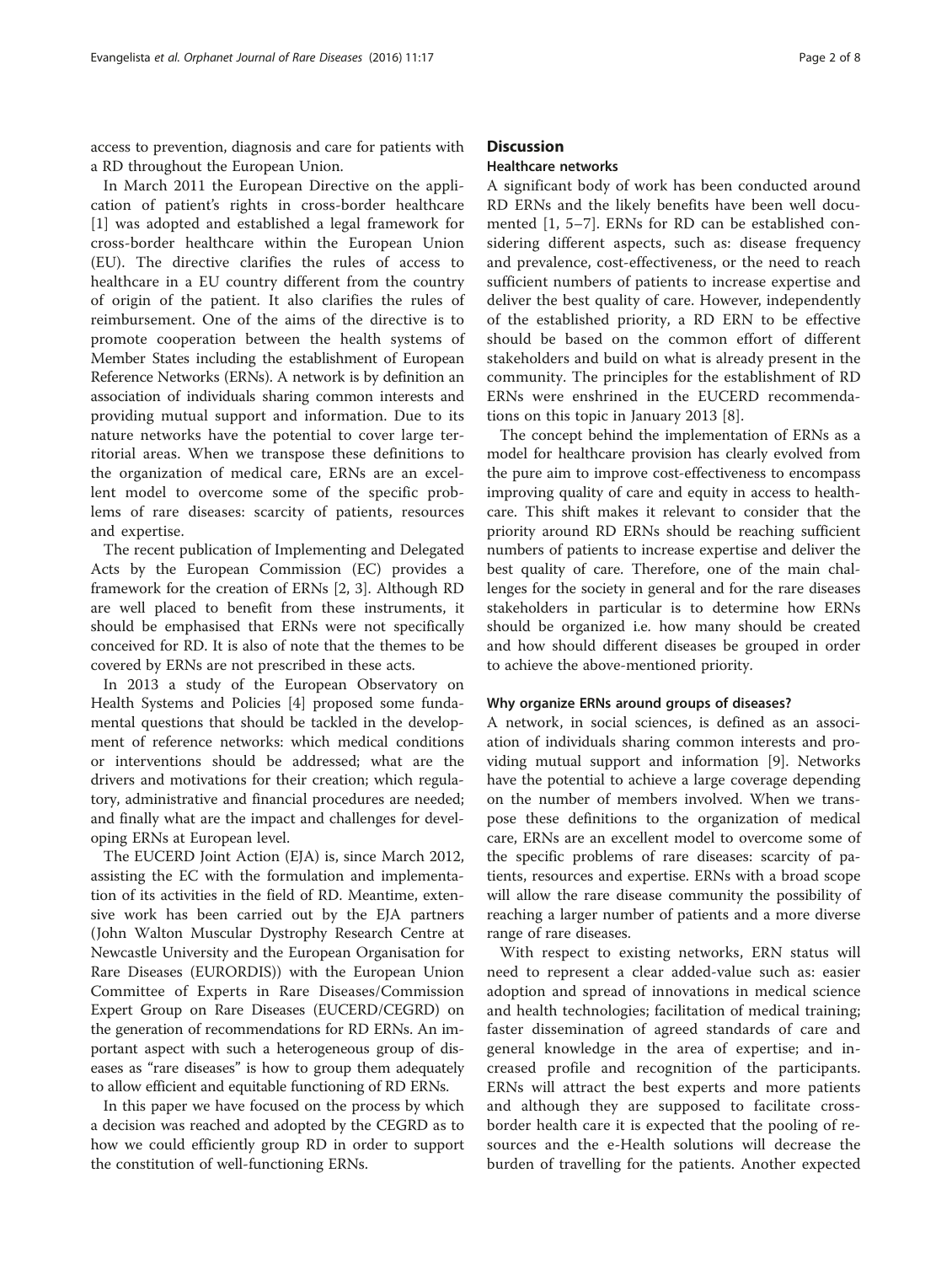though not explicit benefit is that the Networks and their members will be in a better position to apply for research funding and further develop and accelerate basic and translational research.

Existing networks in the RD field have arisen "ad hoc" in response to specific funding calls either from DG Sanco (now Santé) or from DG research. The diseases covered by these networks are often of low/very low prevalence and the networks highly focussed. The aims of the networks are highly variable and their sustainability has been a major issue (Table 1). No mechanism has yet been in place to ensure that all or even a majority of RD patients might have access to a network for their particular disease. In the process of drafting and adopting the EUCERD recommendations on RD ERNs, this issue of inclusivity was debated in some detail. Patients' organisations such as EURORDIS strongly advocated that ERNs should be inclusive and should not be created for every single RD, on the grounds that this would leave many patients without an 'umbrella' ERN [[10\]](#page-6-0). Creating 6–8000 individual ERNs (as many as the estimated number of rare diseases) would be impossible, and not desirable from a clinical perspective.

Following the publication of the delegating and implementing acts, further discussion within the CEGRD indicated that more guidance was needed on the grouping of diseases into 'families' that can be addressed by comprehensive ERNs as a realistic and constructive approach.

#### Grouping exercise

In order to be successful, ERNs need to take into consideration existing national practices and networking systems which entails both opportunities and challenges. Existing networks and national healthcare authorities need to be made aware of the economical, scientific and patient care benefits of joint versus single disease networks.

The EUCERD Recommendations on Rare Diseases European Reference Networks (RD ERNS), published on 31 January 2013, aimed at provide guidance to the Member States and the EC on the criteria needed to be fulfilled to establish RD ERNs [[8\]](#page-6-0). These recommendations were generated taking on board the results achieved by pilot ERNs funded through DG Sanco or DG Research between 2008 and 2013.

**Table 1** Existing networks/projects in the rare disease field supported by EU funding

| Group of diseases                                   | Networks/Projects                                                                                                                                                                                                                                                                                         |  |  |  |
|-----------------------------------------------------|-----------------------------------------------------------------------------------------------------------------------------------------------------------------------------------------------------------------------------------------------------------------------------------------------------------|--|--|--|
| Rare cardiac diseases                               | CHD - Congenital Heart Defects                                                                                                                                                                                                                                                                            |  |  |  |
| Rare connective tissue and musculoskeletal diseases | PRINTO - paediatric rheumatology international trials organisation<br>ESDN: European Skeletal Dysplasia Network                                                                                                                                                                                           |  |  |  |
| Rare hereditary metabolic disorders                 | E-IMD - European registry and network for Intoxication type Metabolic Diseases<br>EUROGLYCANET CDG: Congenital Disorders of Glycosylation                                                                                                                                                                 |  |  |  |
| Rare haematological diseases                        | EPNET - European Porphyria Network<br>EN-RBD - Rare Bleeding DisordersPaediatric Hodgkin's lymphoma Network<br>ENERCA - European Network for Rare and Congenital Anaemias<br>EUHANET - Haemophilia and the rare congenital deficiencies of other coagulation factors                                      |  |  |  |
| Rare immunological and auto- inflammatory diseases  | EURO-HISTIO-NET - A reference network for Langerhans cell histiocytosis and associated syndrome                                                                                                                                                                                                           |  |  |  |
| Rare cancers                                        | ExPO-r-NeT - European Expert Paediatric Oncology Reference Network for Diagnostics<br>and Treatment<br>RARECARENet - Information network on rare cancers                                                                                                                                                  |  |  |  |
| Rare hepatic diseases                               | EUROWILSON: European network on Wilson disease                                                                                                                                                                                                                                                            |  |  |  |
| Rare neurological diseases                          | NEUROPED - European Network of Reference for Rare Paediatric Neurological Diseases<br>LEUKOTREAT: Leukodystrophies<br>EUROSCA: European integrated project on spinocerebellar ataxiasE-Pilepsy - Refractory Epilepsy                                                                                      |  |  |  |
| Rare Neuromuscular diseases                         | Care-NMD - Improving care for Duchenne muscular dystrophy<br>TREAT-NMD - Neuromuscular network                                                                                                                                                                                                            |  |  |  |
| Rare skin disorders                                 | TAG - Together Against Genodermatoses<br>GENESKIN: European network on rare genetic skin diseases                                                                                                                                                                                                         |  |  |  |
| Rare Pulmonary diseases                             | ECORN CF - Expert Advice on Cystic Fibrosis<br>PAAIR - Patient Associations and Alpha1 International Registry<br>ENCE CF-LAM-LTX - European networks of centres of expertise for CF (Cystic Fibrosis), LAM<br>(Lymphangioleiomyomatosis), and LTX (Lung Transplantation)<br>EUROCARE CF - Cystic Fibrosis |  |  |  |
| Rare malformations and developmental anomalies      | DYSCERNE - Rare Dysmorphic Syndromes<br>EUROCRAN - Craniofacial anomalies                                                                                                                                                                                                                                 |  |  |  |
| Rare Kidney diseases                                | EuroCYST initiative - Polycystic Kidney Diseases                                                                                                                                                                                                                                                          |  |  |  |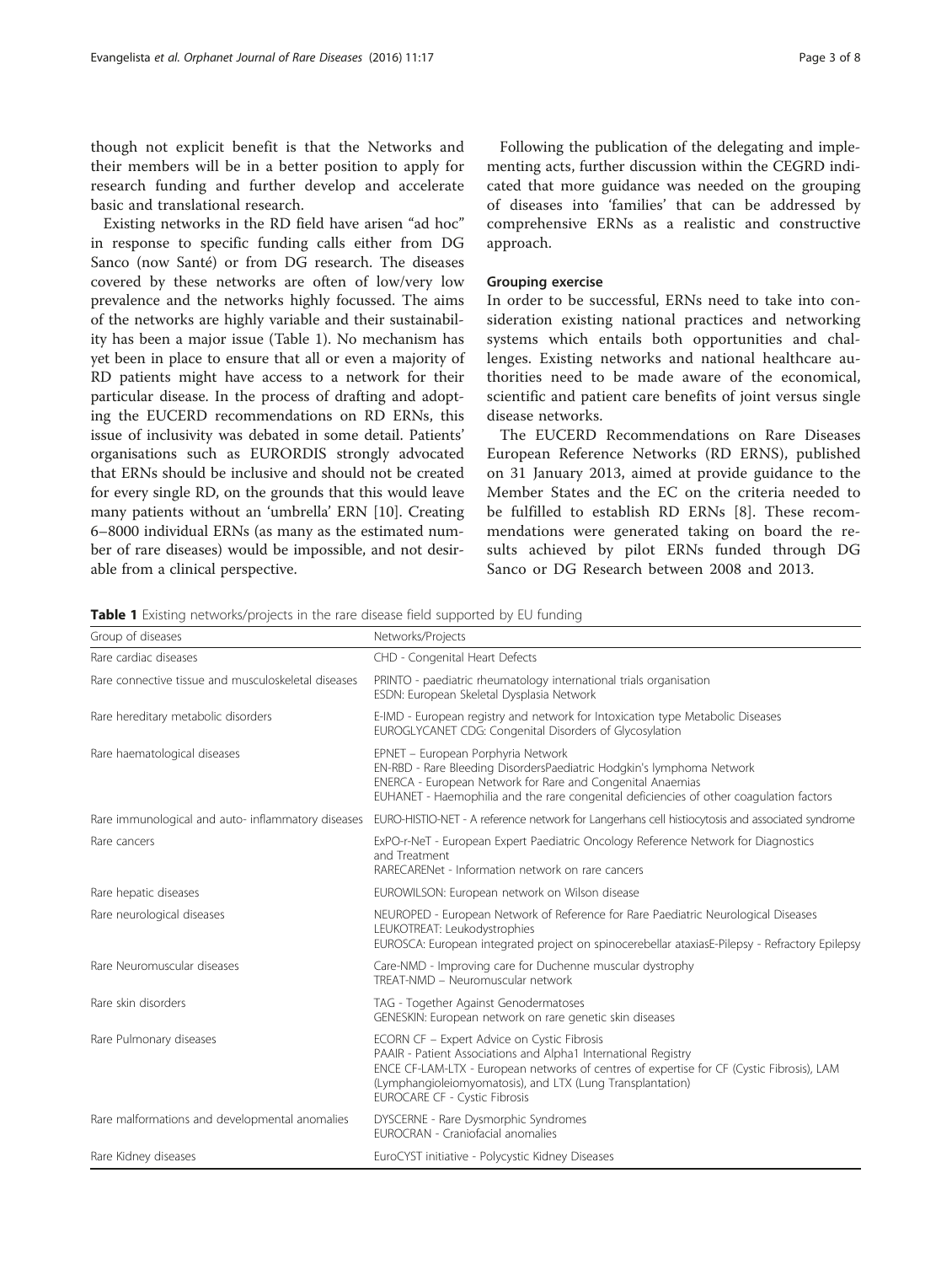After the publication of the Delegated and Implementing Acts in March 2014 the EJA conducted a mapping exercise to explore the areas where the previous recommendations needed further attention from the EC Expert Group on Rare Diseases. That mapping exercise was the basis for an addendum to the EUCERD recommendations. Based on the content of the EUCERD Recommendations and the content of the Acts the Addendum to the Recommendations suggested an illustrative grouping of RD as a rational approach to RD ERN planning and to ensure coverage of all RD.

We based our exercise about the grouping of rare diseases on several possible models such as: the alignment of diseases by clinical area (e.g. Neurology, Neuromuscular, Psychiatry, Skin, Kidney, etc.), by clinical group (e.g. Genetic Disorders, Metabolic Disorders, Epilepsy, Oncology), clinical intervention area (e.g. Transplantation, Gene Therapy, Radiotherapy), shared molecular aetiology [\[11\]](#page-7-0) (e.g. Underlying disease mechanism or pathway such as fibrosis or inflammation) or mixed models.

Several successful examples of centres of expertise and international networks for RD already exist, which may be viewed as concrete, trusted 'solutions' in their field of expertise and should be approached as case-studies from which one can derive important lessons for future ERNs. These tend to be grouped by clinical area or clinical grouping (e.g. rare anaemias, neuromuscular diseases, metabolic diseases, rare epilepsies, etc.).

An ERN based on a specific treatment area, such as for example Gene Therapy, although attractive when considering clinical trials or therapy development would inevitably leave numerous rare disease patients without a "home". This model would obviously be involved with different clinical areas and could be regarded as transversal, cutting across numerous medical specialties. Such a transversal ERN, could not replace ERNs based on clinical areas or clinical groups and would have to coexist alongside these.

ERNs based on shared molecular mechanisms would, as the former model, be a way of addressing problems related with clinical trials and drug development. Drugs that target a molecular pathway that is common to multiple diseases can, in principle, be used to treat more than one disease. However, though the concept is interesting in particularly from a research perspective, such an ERN might prove rather restrictive and too "single issue", especially given the multidisciplinarity inherent in the expectations asked of an ERN.

We therefore compared five examples of disease grouping based on clinical areas/groups (the Classical Medical Ontology; the Orphanet classification; the EURORDIS preliminary proposal for grouping of rare diseases; the French filières; and the UK Research Model as established by the NIHR Translational Research Collaboration on

RD). This comparison enabled us to propose a preliminary strategy for grouping rare diseases based on the merging of the common items. The classical medical ontology is the one used in Internal Medicine textbooks and is usually organised according to major organs and systems. Although incomplete for RD, it is widely used for teaching and is imbedded in the physicians' way of thinking. A well-known example is the classification used in Harrison's Principles of Internal Medicine [\[12\]](#page-7-0).

The Orphanet classification of rare diseases is structured around 116 groups of diseases. For the purposes of creating ERNs, 116 'categories' would be excessive; however, in terms of thematic grouping Orphanet proposes 31 RD categories [[http://www.orphadata.org/cgi-bin/inc/](http://www.orphadata.org/cgi-bin/inc/product3.inc.php) [product3.inc.php](http://www.orphadata.org/cgi-bin/inc/product3.inc.php)]. It is a useful scientific classification; however, when dealing with ERNs there are some overlaps and some redundant groups. If, for instance, we consider the broad group of "Rare genetic diseases" should sickle cell anaemia be in the scope and expertise of an ERN for rare genetic diseases or for rare haematological diseases? Is it practical to have an ERN devoted to rare intoxications defined by Orphanet as rare intoxications due to medical products, or should these be incorporated in ERNs dealing with, for instance cardiac disorders for digitalis intoxication or with oncology for cytostatic intoxication?

The EURORDIS proposal, presented at the workshop "Rare Disease European Reference Networks (RD ERNs) and the use of structural funds to support activities for RD" held in Rome on the 28-29th October 2014 organises ERNs by clinical area and was based upon research undertaken by EURORDIS collaborators. This was an outline document, kindly made accessible to us by EURORDIS, which drafted groupings to facilitate discussion with the Council of National Alliances, Council of European Federations and EURORDIS members (Table [2](#page-4-0)). The Second French National Plan for Rare Diseases mandated the creation of 'filières de santé maladies rares'. These "French national rare disease healthcare networks" aim to coordinate all the missions and activities of groups of centres of expertise and related competence centres in charge of coherent groups of related rare diseases. At present 23 official networks were created [\[http://www.sante.gouv.fr/les-filieres-de](http://www.sante.gouv.fr/les-filieres-de-sante-maladies-rares.html)[sante-maladies-rares.html\]](http://www.sante.gouv.fr/les-filieres-de-sante-maladies-rares.html). The 'Filières de santé maladies rares' were adequately based on what was already in place in the French health system. The main problem stays when we try to extrapolate these country-specific pathways to a broader coverage. Also, the 'themes' range from relatively broad (e.g. inborn metabolic diseases or developmental anomalies and malformations) to diseasespecific (e.g. Amyotrophic Lateral Sclerosis). Given the lack of therapeutic options for the vast majority of the 6–8000 rare diseases, there is a necessary link between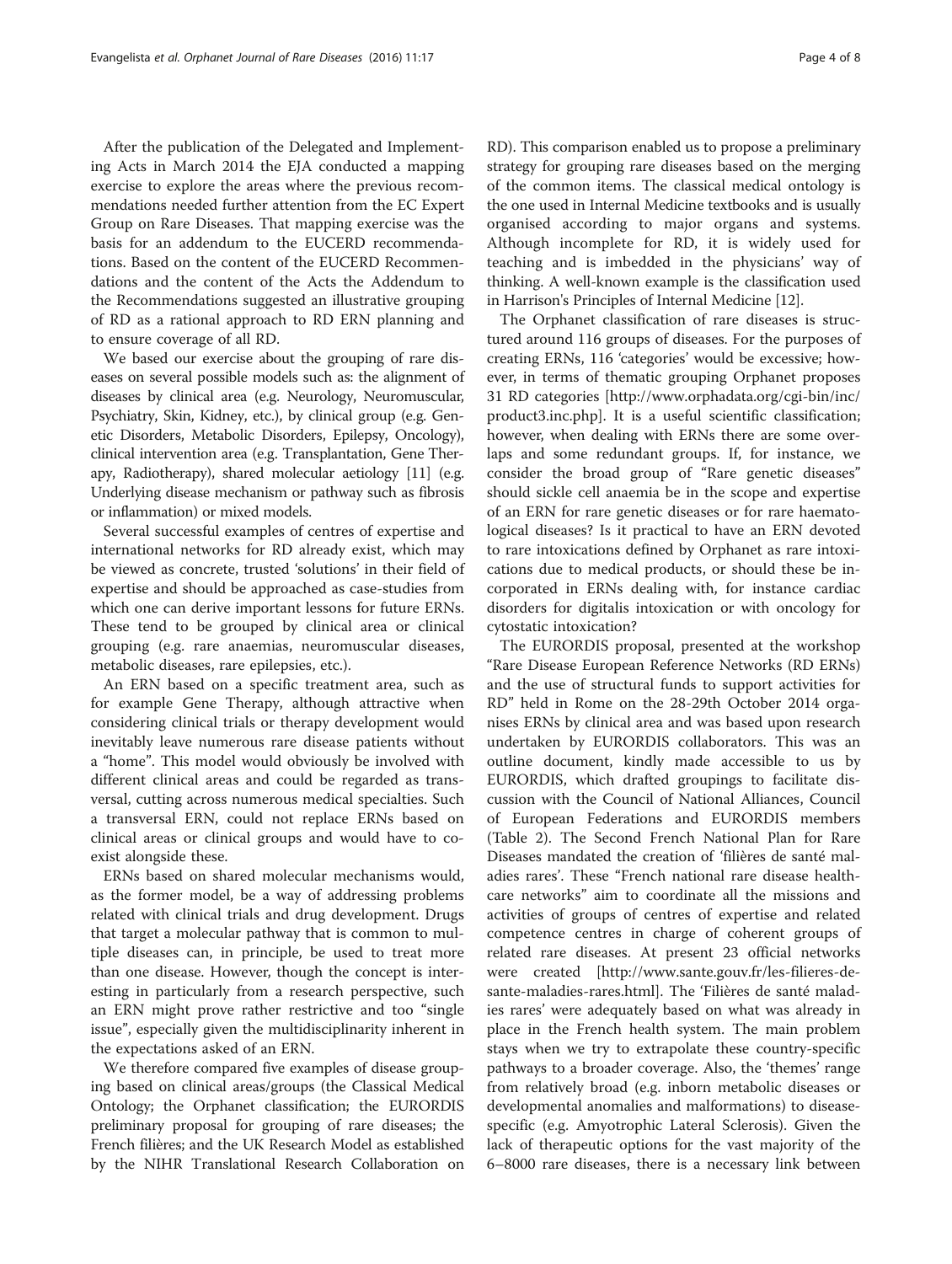#### <span id="page-4-0"></span>Table 2 EURORDIS Proposal for grouping of diseases for ERNs

| 1. Undiagnosed Conditions RD ERN |  |  |  |
|----------------------------------|--|--|--|
|----------------------------------|--|--|--|

- 2. Immunologically-mediated and Systemic RD ERN
- 3. Cardio-Vascular Diseases RD ERN
- 4. Malformations/Medical Genetics/Neuropaediatrics RD ERN
- 5. Dermatological diseases RD ERN
- 6. Endocrinal Diseases RD ERN
- 7. Hepatic gastroenterological and Severe Intestinal Disorders RD ERN
- 8. Non-Malignant Haematological Diseases RD ERN
- 9. Hereditary Metabolic Diseases RD ERN
- 10. Neurological Diseases RD ERN
- 11. Neuromuscular RD ERN
- 12. Pulmonary RD ERN
- 13. Kidney RD ERN
- 14. Connective Tissue Framework and Specialist Rheumatology Diseases RD ERN
- 15. Head & Neck Malformations RD ERN and Sensory Diseases RD ERN (including rare ophthalmological, congenital and genetic disease)
- 16. Cancers RD ERN
- 17. Other Rare Diseases RD ERN
- 18. Rare Orthopaedic diseases including Complex Spinal Disorders RD ERN
- 19. Women, neonatal and children RD ERN

research and clinical care provision; therefore, we have also considered in our analysis the example of how RD have been grouped by the UK National Institute for Health Research (NIHR) Translational Research Collaboration in Rare Diseases (Table 3).

Table 3 UK grouping of rare diseases for research purposes

- 1. Cancer
- 2. Cardiovascular
- 3. Dementia and Neurodegenerative
- 4. Eye Disease
- 5. Gastrointestinal
- 6. Immunological Disorders
- 7. Metabolism
- 8. Musculoskeletal Disorders
- 9. Neuromuscular Disorders
- 10. Non-Malignant haematology
- 11. Paediatric (cross-cutting)
- 12. Renal Disease
- 13. Respiratory Disease
- 14. Skin

Legend: example of how RD have been grouped by the UK National Institute for Health Research (NIHR) - Translational Research Collaboration in Rare Diseases

#### Table 4 ORPHANET Classifications

Rare cardiac diseases Developmental anomalies during embryogenesis Inborn errors of metabolism Rare gastroenterological diseases Rare neurological diseases Rare abdominal surgical diseases Rare hepatic diseases Rare respiratory diseases Rare urogenital diseases Rare surgical thoracic diseases Rare skin diseases Rare renal diseases Rare eye diseases Rare endocrine diseases Rare haematological diseases Rare immunological diseases Rare systemic and rheumatologic diseases Rare odontological diseases Rare circulatory system diseases Rare bone diseases Rare otorhinolaryngological diseases Rare infertility disorders Rare tumours Rare infectious diseases Rare intoxications Rare gynaecological and obstetric diseases Rare surgical maxillo-facial diseases Rare allergic disease Teratological disorders Rare cardiac malformations Rare genetic diseases

Legend: Each of these headings represents a separate and more exhaustive classification. [\(http://www.orphadata.org/cgi-bin/inc/product3.inc.php](http://www.orphadata.org/cgi-bin/inc/product3.inc.php))

#### Conclusion

After analysing these different models we have tried to merge the common lines having in consideration that the grouping strategy has to incorporate the need of having healthcare providers with different roles/expertise in any network, the fact that a healthcare provider may take part in different ERNs, the need to have a significant collaboration across ERNs as well as within, and that fluidity and inter-communication between ERNs should be ingrained in the structure of the network. Another important question that was debated was whether a dedicated ERN for undiagnosed patients would be feasible or desirable. Here the distinction between truly undiagnosed patients (those in whom a precise diagnosis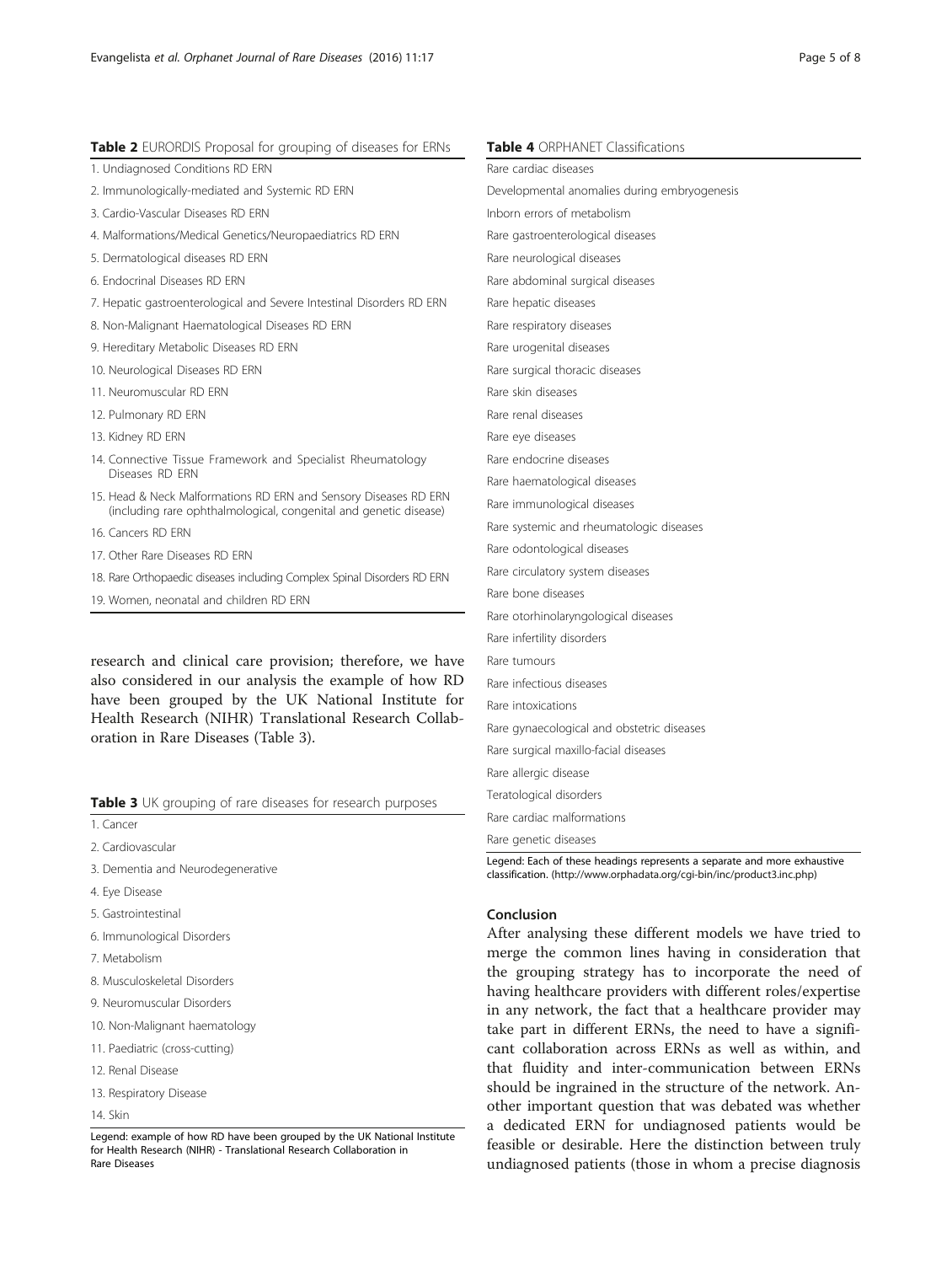is not possible and who may require access to research programmes for a diagnosis to be achieved, such as is available via the NIH undiagnosed scheme in the USA) and the patients who are known to have a particular type of disease but not yet a precise diagnosis, needs to be made. As an alternative to a dedicated 'undiagnosed' RD ERN, it is suggested that each ERN should maintain a 'forum' for undiagnosed patients suspected to fall within their area of expertise. Considering what was stated about how RD ERNs should be structured, the necessity to encompass all rare disease patients and the merging of the different models we have studied, we suggest the constitution of 22 broad groups (Table 5). This list was posteriorly presented to the Commission Expert group on Rare Diseases for discussion. Some changes were suggested and the final grouping (Table 6) was published as part of the Addendum to the EUCERD recommendations of January 2013 [[8\]](#page-6-0).

As with the previously described models, the proposed model is not perfect. However some of the difficulties can be overcome as long as the ERNs are organized as flexible structures with capacity to adjust

Table 5 Grouping of RD for Future ERNs, based on areas of overlap in the systems outlined in the text

|                       |  | 1. Rare cardiac diseases (with rare cardiac malformations ERN) |  |
|-----------------------|--|----------------------------------------------------------------|--|
| included or separate) |  |                                                                |  |

- 2. Rare connective tissue and musculoskeletal diseases
- 3. Rare hereditary metabolic disorders
- 4. Rare haematological diseases
- 5. Rare diseases of brain development and rare intellectual disabilities
- 6. Rare auto-immune and auto inflammatory diseases
- 7. Rare cancers
- 8. Rare hepatic diseases
- 9. Rare gastrointestinal diseases
- 10. Rare neurological diseases
- 11. Rare neuromuscular diseases
- 12. Rare skin disorders
- 13. Rare pulmonary diseases
- 14. Rare malformations and developmental anomalies
- 15. Rare endocrine diseases
- 16. Rare urogenital diseases
- 17. Rare renal diseases
- 18. Rare multi-systemic vascular diseases
- 19. Rare head and neck diseases
- 20. Rare gynaecological and obstetric diseases
- 21. Rare eye diseases
- 22. Rare bone diseases

Legend: The present list was proposed by the EUCERD Joint Action team and was subsequently submitted to the Commission Expert group on Rare Diseases for discussion

| Rare immunological and auto-inflammatory diseases                                    |
|--------------------------------------------------------------------------------------|
| Rare hone diseases                                                                   |
| Rare cancers and tumours                                                             |
| Rare cardiac diseases                                                                |
| Rare connective tissue and musculoskeletal diseases                                  |
| Rare malformations and developmental anomalies and rare intellectual<br>disabilities |
| Rare endocrine diseases                                                              |
| Rare eye diseases                                                                    |
| Rare gastrointestinal diseases                                                       |
| Rare gynaecological and obstetric diseases                                           |
| Rare haematological diseases                                                         |
| Rare craniofacial anomalies and ENT (ear, nose and throat) disorders                 |
| Rare hepatic diseases                                                                |
| Rare hereditary metabolic disorders                                                  |
| Rare multi-systemic vascular diseases                                                |
| Rare neurological diseases                                                           |
| Rare neuromuscular diseases                                                          |
| Rare pulmonary diseases                                                              |
| Rare renal diseases                                                                  |
| Rare skin disorders                                                                  |
| Rare urogenital diseases                                                             |
|                                                                                      |

Table 6 Grouping rare diseases in thematic networks

Legend: Thematic grouping of networks published in RARE DISEASE EUROPEAN REFERENCE NETWORKS: ADDENDUM TO EUCERD RECOMMENDATIONS OF JANUARY 2013

to the reality and maintain enough plasticity to share patients amongst them, in particular the undiagnosed ones (Fig. [1\)](#page-6-0).

#### Summary

ERNs must be sufficiently broad and flexible in their scope to adjust to real life. When establishing ERNs one should aim to encompass all rare disease patients including those without a precise diagnosis. To achieve these goals ERNs should not be considered as static, nonflexible structures. They should take under their umbrella those patients that, according to the state of the art, are considered undiagnosed but whose clinical manifestations fall in the respective area of expertise. ERNs should aim to interact with other ERNs, should share common ontologies and coding systems, and should have inter-operational IT technologies. Despite variation in the details of some of the models, a group of approximately 22–25 clinical disease areas form the core of the different systems and could be a starting point for a cohesive European approach.

As with social networks [\[9](#page-6-0)] a RD ERN should have a cooperative structure with decentralized authority. It has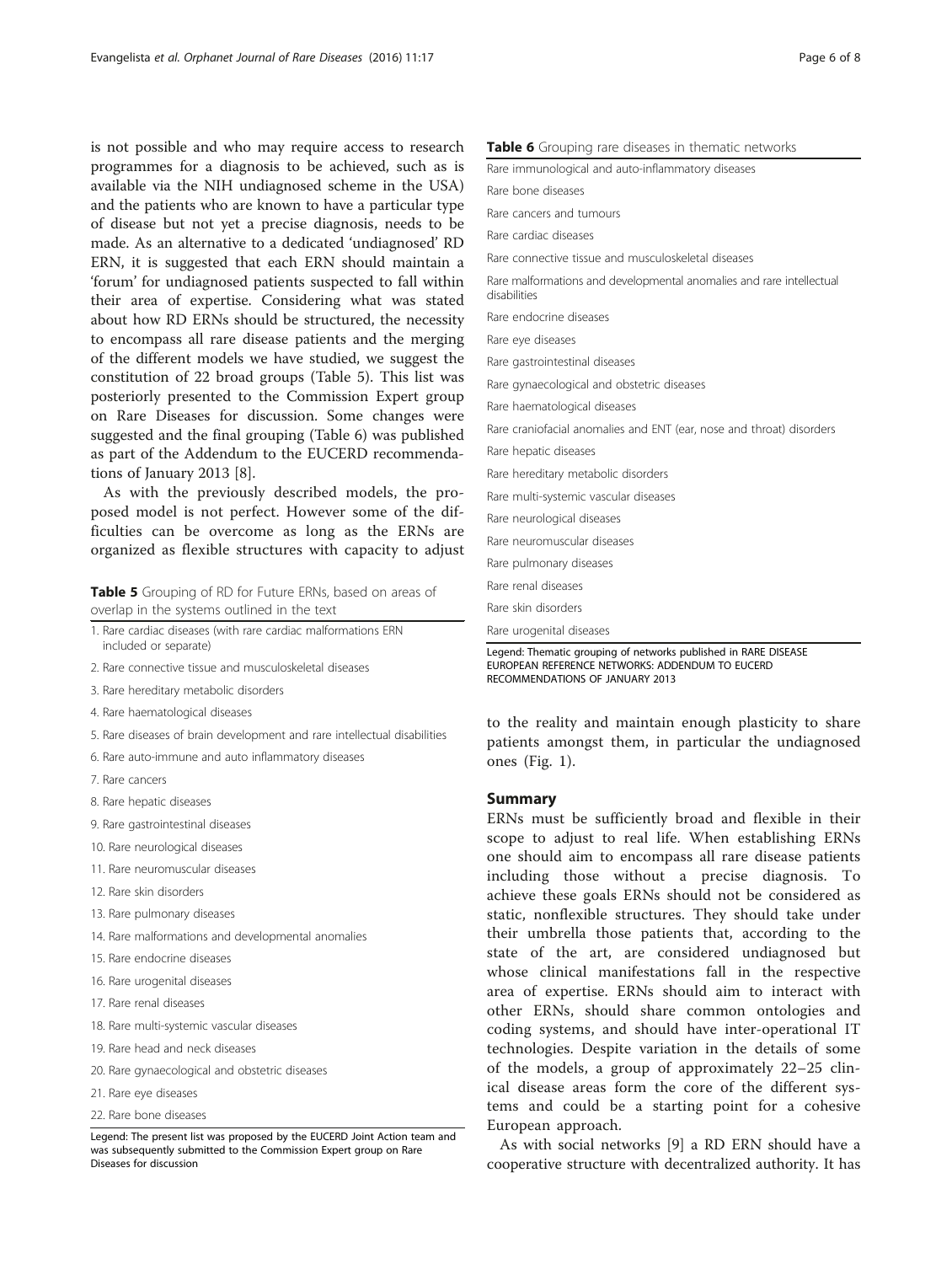<span id="page-6-0"></span>

to build on critical mass and to develop collective intelligence. Collective intelligence principles, a collective rather than an hierarchical approach to decision making and development of intellectual content, are not strange to the healthcare systems and have been seen as a way of maintaining access to services that otherwise due to the scarcity of resources the healthcare system would not be able to offer [[13\]](#page-7-0). For RDs, ensuring the integration of these core features poses unique challenges, yet, simultaneously promises to generate unique added-value. For example, in terms of 'collective intelligence', RD ERNs will support expert collaboration and communication. It is also known that in the past a lack of 'critical mass' has hindered RD research and healthcare provision, ERNs will facilitate this by bringing together patients and healthcare providers in a sustainable structure with a clear position within healthcare policy.

#### Abbreviations

RD: Rare Diseases; EU: European Union; ERNs: European Reference Networks; EC: European Commission; EUCERD: European Union Committee of Experts in Rare Diseases; CEGRD: Commission Expert Group on Rare Diseases; EJA: EUCERD Joint Action; EURORDIS: European Organisation for Rare Diseases.

#### Competing interests

None of the authors have any competing interests.

#### Authors' contributions

TE conceived and participated in the design of the work and coordination and draft of the manuscript, is accountable for all aspects of the work in

ensuring that questions related to the accuracy or integrity of any part of the work are appropriately investigated and resolved. VH participated in the design of the work and helped drafting and critically revising the manuscript. AA gave substantial contribution to the conception of the work, participated in its design and helped with the bibliographical support. MJ and YL contributed with bibliographical research, helped with the design of the study and revising the manuscript. SL helped revising the manuscript critically. KB give substantial contributions to the conception of the work and help revising it critically for important intellectual content is responsible for the final approval of the version to be published. All authors read and approved the final manuscript.

#### Authors' information

The authors are members of the EUCERD Joint Action and presently of RD-Action. YL and KB are members of the Commission Expert Group on Rare Diseases. KB is a NIHR Senior Investigator.

#### Acknowledgements

This work was enabled by the EUCERD JOINT ACTION: WORKING FOR RARE DISEASES which has received funding from the European Union's Health Programme (2008–2013, contract no. 20112201) The work was supported by the TREAT-NMD Alliance; the Medical Research

Council (MRC) Centre for Neuromuscular Diseases (Newcastle and London) [Grant reference G1002274, grant ID 98482]. The National Health Service (NHS) and the National Institute for Health Research (NIHR). #Is a NIHR Senior Investigator.

#### Author details

<sup>1</sup> John Walton Muscular Dystrophy Research Centre and MRC Centre for Neuromuscular Diseases, Institute of Genetic Medicine, Newcastle University, Newcastle upon Tyne NE1 3BZ, UK. <sup>2</sup>European Organisation for Rare Diseases (EURORDIS), Paris, France.

## Received: 26 November 2015 Accepted: 4 February 2016

#### References

- 1. Directive 2011/24/EU of the European Parliament and of the Council of 9 March 2011 on the application of patients' rights in cross-border healthcare. OJ L 88, 4.4.2011, p. 45–65
- 2. 2014/286/EU: Commission Delegated Decision of 10 March 2014 setting out criteria and conditions that European Reference Networks and healthcare providers wishing to join a European Reference Network must fulfil Text with EEA relevance. OJ L 147, 17.5.2014, p. 71–78
- 3. 2014/287/EU: Commission Implementing Decision of 10 March 2014 setting out criteria for establishing and evaluating European Reference Networks and their Members and for facilitating the exchange of information and expertise on establishing and evaluating such Networks Text with EEA relevance. OJ L 147, 17.5.2014, p. 79–87
- 4. Palm W, Glinos IA, Rechel B, Garel P, Reinhard B, Figueras J. Building European Reference Networks in Health Care: Exploring concepts and national practices in the European Union. European Observatory on Health Systems and Policies; 2013. [http://www.euro.who.int/\\_\\_data/assets/pdf\\_file/](http://www.euro.who.int/__data/assets/pdf_file/0004/184738/e96805-final.pdf) [0004/184738/e96805-final.pdf.](http://www.euro.who.int/__data/assets/pdf_file/0004/184738/e96805-final.pdf)
- 5. Position paper: EUROPEAN REFERENCE NETWORKS FOR RARE DISEASES. EURORDIS; May 2012. [http://www.eurordis.org/sites/default/files/EURORDIS\\_](http://www.eurordis.org/sites/default/files/EURORDIS_Position_paper_on_ERN_May_2012.pdf) [Position\\_paper\\_on\\_ERN\\_May\\_2012.pdf](http://www.eurordis.org/sites/default/files/EURORDIS_Position_paper_on_ERN_May_2012.pdf)
- 6. EUCERD Report: Preliminary analysis of the experiences and outcomes of pilot European Reference Networks for rare diseases. May 2011. [http://www.](http://www.eucerd.eu/?post_type=document&p=1357) [eucerd.eu/?post\\_type=document&p=1357.](http://www.eucerd.eu/?post_type=document&p=1357)
- 7. RDTF Report: European Reference Networks in the field of Rare Diseases: State of the art and Future Directions – July 2008. [http://www.eucerd.eu/](http://www.eucerd.eu/?post_type=document&p=1204) [?post\\_type=document&p=1204](http://www.eucerd.eu/?post_type=document&p=1204).
- 8. EUCERD Recommendations on Rare Diseases European Reference Networks (RD ERN) (31 January 2013) and Addendum (10 June 2015). [http://www.](http://www.eucerd.eu/?post_type=document&p=2207.) [eucerd.eu/?post\\_type=document&p=2207.](http://www.eucerd.eu/?post_type=document&p=2207.)
- 9. Plastrik P and Taylor M. NET GAINS: A Handbook for Network Builders Seeking Social Change. Version 1.0 (2006). [http://networkimpact.org/](http://networkimpact.org/downloads/NetGainsHandbookVersion1.pdf) [downloads/NetGainsHandbookVersion1.pdf](http://networkimpact.org/downloads/NetGainsHandbookVersion1.pdf)
- 10. Andersen T, Le Cam Y, Weinman A. European Reference Networks for rare diseases: the vision of patients. Blood Transfus. 2014;12 Suppl 3:s626–7.